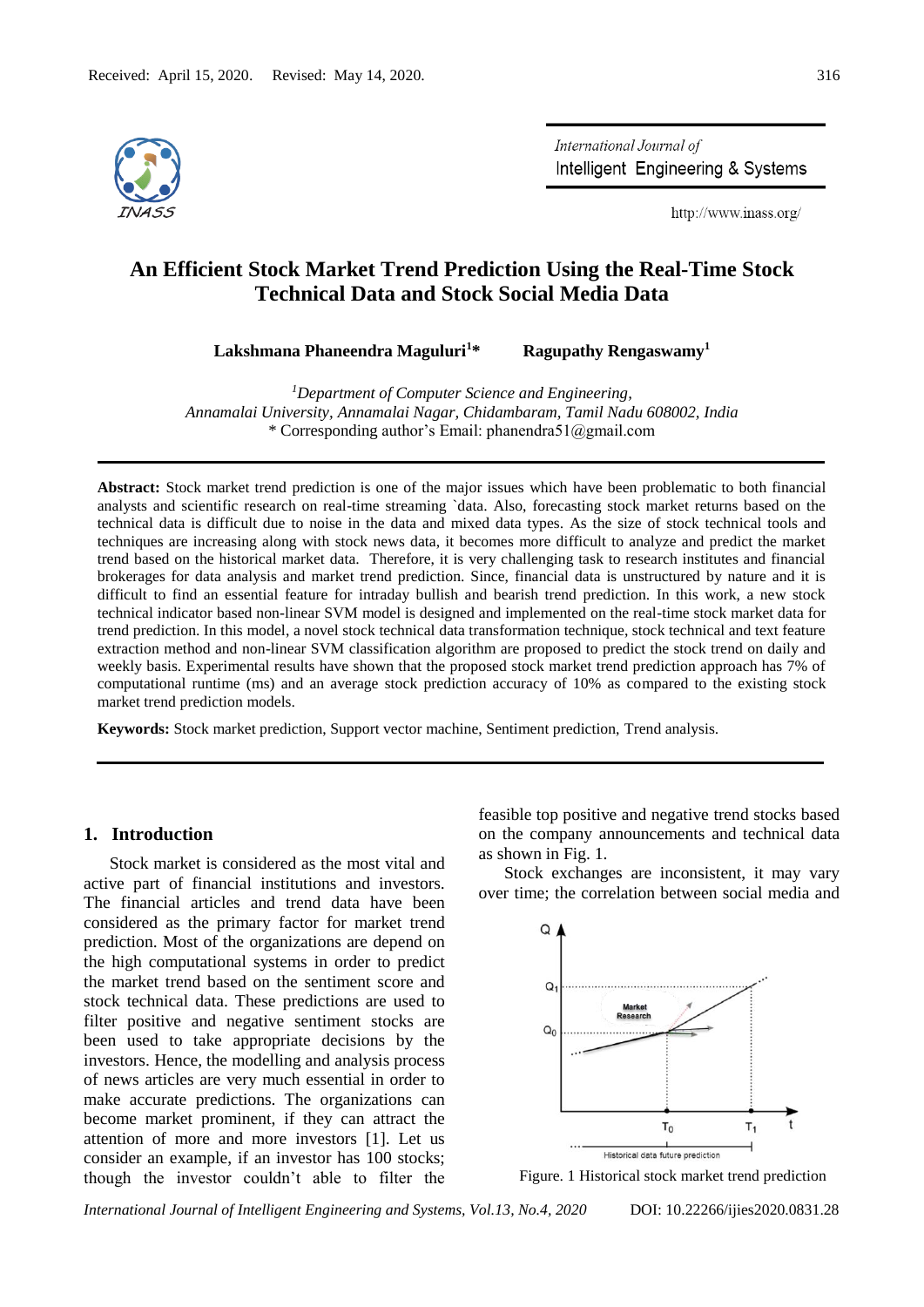stock market data certainly varies over time. A large number of methods have been proposed in the literature to find and predict the correlation of the stock features with financial time series data. These methods are applicable to structured and numerical databases. In the traditional systems, different market analytical tools and statistical analysis tools are used to predict the sentiment of the stock market trend. In the stock market, the share prices can depend on many factors, which are ranging from corporate news to political news [2].

Stock exchanges can be seen as systems that vary over time; the correlation between social media and stock market data varies certainly over time [3]. Taking time varying behaviour into account may result in more accuracy as correlations that vary in time can now be taken into account. This is particularly useful in the prediction of stock markets using social media information because no timeinvariant correlation can be anticipated. For example, a credit crunch search term may not be equally relevant for months [4]. Assuming that a constant correlation for a long time would probably lead to incorrect consideration of the data when it is no longer useful or exclude data for time periods for which useful information may be provided. Really variable SVR extensions are not known. To implement time-diverging behaviour into the SVR, the horizontal approach is applied. The SVR is trained on a limited number of previous data points each time, only to focus on the latest history. This method is easy to implement and was used previously with the LASSO [5]. The basic formulation of the LASSO shown in Eq. (1). In the Eq.  $(1)$ , A is the input data matrix, x, y are the variables,  $\varepsilon$  is small constant, E is the expectation of the variable. J is the predicted value.

$$
J = ||Ax - y||_2^2 = x^T (A^T A)x - y^T Ax - x^T A^T y
$$
  
\n
$$
+ y^T y
$$
  
\n
$$
\frac{\delta J}{\delta x} = 2(A^T A)x - 2A^T y = 0 \text{ (solution)}
$$
  
\n
$$
x = (A^T A)^{-1} A^T y
$$
  
\n
$$
E[x] = E[(A^T A)^{-1} A^T (Ax + \epsilon)] = E[x] + E[\epsilon]
$$
  
\n
$$
= x
$$
  
\n
$$
\Sigma_x = E[x^2] - E[x]^2
$$
  
\n
$$
= E[((A^T A)^{-1} A^T (Ax + \epsilon))((A^T A)^{-1} A^T (Ax + \epsilon))^T]
$$
  
\n
$$
= E[(x + (A^T A)^{-1} A^T \epsilon))(x + (A^T A)^{-1} A^T \epsilon))^T
$$
  
\n
$$
-xx^T
$$
 (1)

Stock markets have been studied repeatedly to develop useful models and to forecast their movements. Most of the researchers and financing investors use statistical tools and techniques in order to predict stock market conditions. The behaviour of the stock market is generally not known to financial analysts who invest in stock markets [6]. They can immediately act on it, if they can forecast the future action of stock prices. Pricing trends based solely on data analysis are very popular. However, only the event is included in numerical time series data and not the reason. The use of textual information, in combination with numerical time-series data increases the quality of input and improves stock prediction. The application of these methods establishes the link between news and stock prices and allows us to learn a prediction system using a text classifier. The technical analysis, which uses technological analytical indicators, is built on the numerical time series data and attempts to predict stock market trend. It is based on the hypothesis that all the reactions to news on the market in real time are included to predict the market future price action. The main objective of this work is to identify current trends and predict future stock trends in charts [7]. In chart analysis, the timing of the market is considered critical and opportunities are identified by estimating historical changes in prices and volumes and comparing them with current prices. Technicians charts and models are used to determine trends in price and volume. Different types of Web-based financial information sources provide electronic versions of daily issues. All these sources contain political and economic global and regional news, quotes from leading bankers and politicians and financial analysts ' recommendations [8].

Technical analysis with historical trading data can be used for data analysis. This includes inventory, future, commodity, fixed income, currency and other securities. Technical analysis is much more prevalent in commodities and foreign exchange markets, where traders concentrate on short-term price movements [9].

Technical indicators, known as' technical' ones, focus rather than on the fundamentals of a business, such as income, revenue and profit margins, on traditional trading data such as price, volume and open interest. Technical indicators are commonly used by active traders because they are intended to analyze short-term price moves, but long-term investors can also use technical indicators for identification of points of entry and exit.

Relative Strength Index: Relative Strength index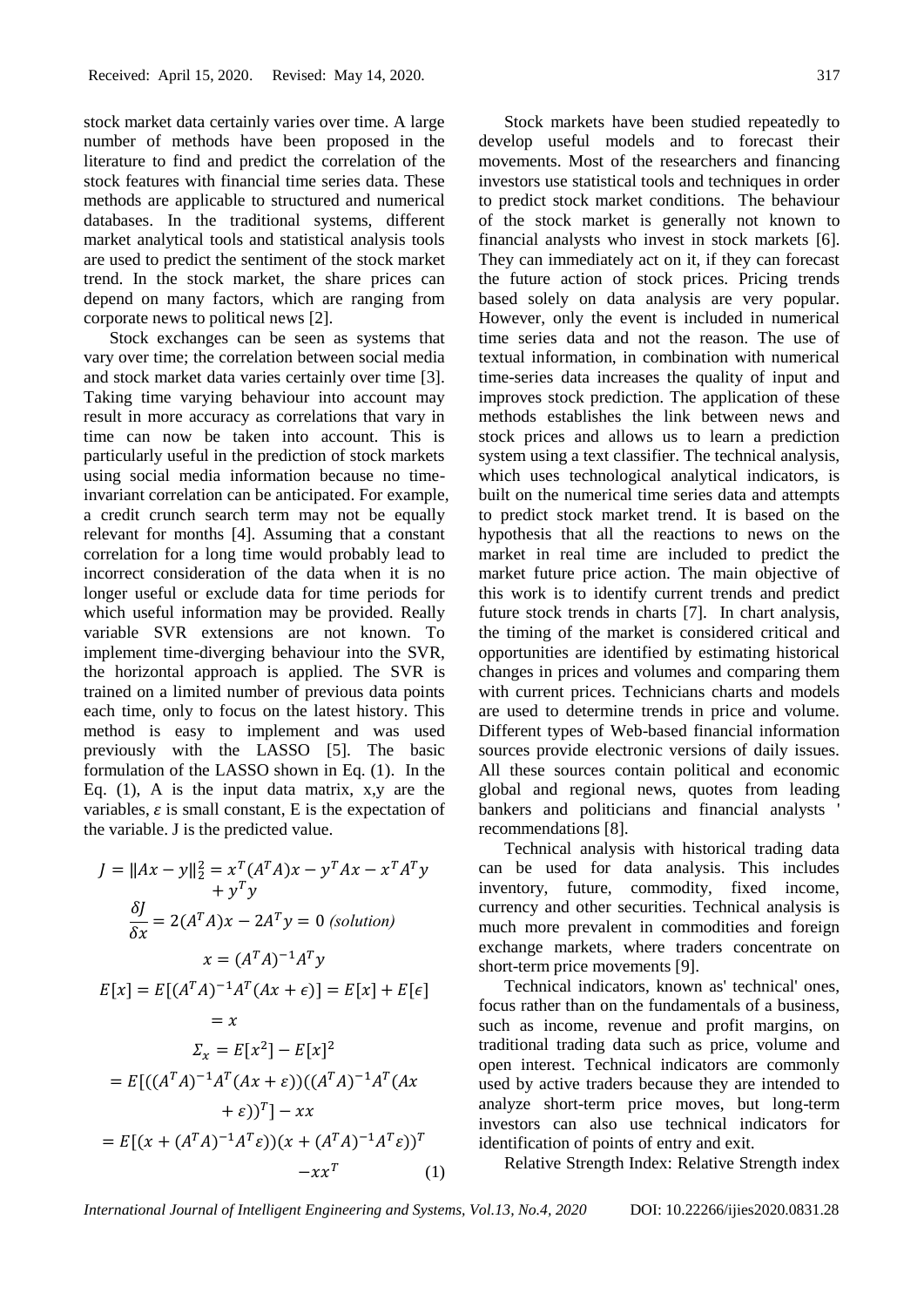

Figure. 2: Basic Sentiment based Classification model for Trend prediction

is a measure of the strength inherent in a field calculated using the amount of price changes upwards and downwards over a given time frame. It has a range of 0 to 100 with typically 30 to 70 values. Higher Relative Strength Index values indicate overbooked conditions while lower values indicate oversold conditions. The formula is as follows for the calculation of the relative strength index shown in Eq. (2)

$$
RSI = 100 - \frac{100}{1 + RS} \tag{2}
$$

Where as  $RS = Average Gain / Average Loss$ .

RSI is the relative strength index which is used to find the trend of the stock based on the candlestick values.

Money Flow Index: The Money Flow Index is a measure of the strength of the currency instrument that flows into or out of an open-market stock. It is mainly derived by comparing the volume of upward and downward changes in prices over a given period. The Cash Flow Index is based on the amount of the Cash Ratio, which is the ratio of positive cash flow to negative cash flow over the period concerned [10].

Moving average: The move average of a field is returned for a given period of time. The moving average is calculated by combining past values with current values over the given period.

MACD: The MACD is the difference between the short and long moving field averages. The MACD is usually a particular instance of a value oscillator and is used mostly to detect price trends at the closing price of a security system. If the MACD is on a growing trend, prices are higher. If the MACD is on a downward trend, prices are lower [11].

Many feature selection metrics have been examined for text categorizations, including information gain (IG), chi-square (CHI), coefficient

Feature subset selection can improve the classification accuracy by creating optimal subset features from the high dimensional feature space. A feature selection approach has been used for the selection of limited features from the original stock feature selection [13]. Adaboost(Adaptive Boosting)

of correlation (CC) and odds ratios (OR). An overview of the comparative study of various functional selection metrics demonstrated that the conventional selection scores are still the best for categorization of text.

The main contribution of the work is to find the sentimental based stock classification in order to improve the buying behaviour of investors on the Futures market as shown in Fig. 2. As shown in figure, stock news and real-time data are taken as input for sentiment analysis and technical analysis. These features are given to classification model for stock trend prediction. Sentiment analysis reveals the effect of unstructured market data on investor emotions for decision making. The market feelings or the purchasing behaviour of the merchants are based on the stock technical and the market trend.

This work is an extension to hybrid Bayesian network-based stock market prediction model [12]. In this work, a hybrid Bayesian classifier is used to predict the stock trend for real-time dataset. In this paper, a novel real-time stock market trend prediction by using data pre-processing and nonlinear classifier. This model predicts the stock trend in time basis.

The main advantage of the proposed model is to find and predict the trend of the stock in time basis. This model is better applicable to real-time stock trend prediction in intraday and customized time manner. In this paper, a novel technical indicator is proposed to predict the trend of the stock using the training data.

The rest of the paper was organized as follows: Section 2. Deals with Related work; Section 3. Filter based stock technical prediction model; Section 4. Conveys the obtained results; Section 5. Inference; Section 6. Discuss about the Conclusions drawn.

# **2. Related works**

is a meta learning based approach from the ensemble learning group. The main objective of the AdaBoost is to improve the strong classifier using the group of base weak classifiers. AdaoBoost approach is an iterative method, and in each iteration, a weak base classifier is selected to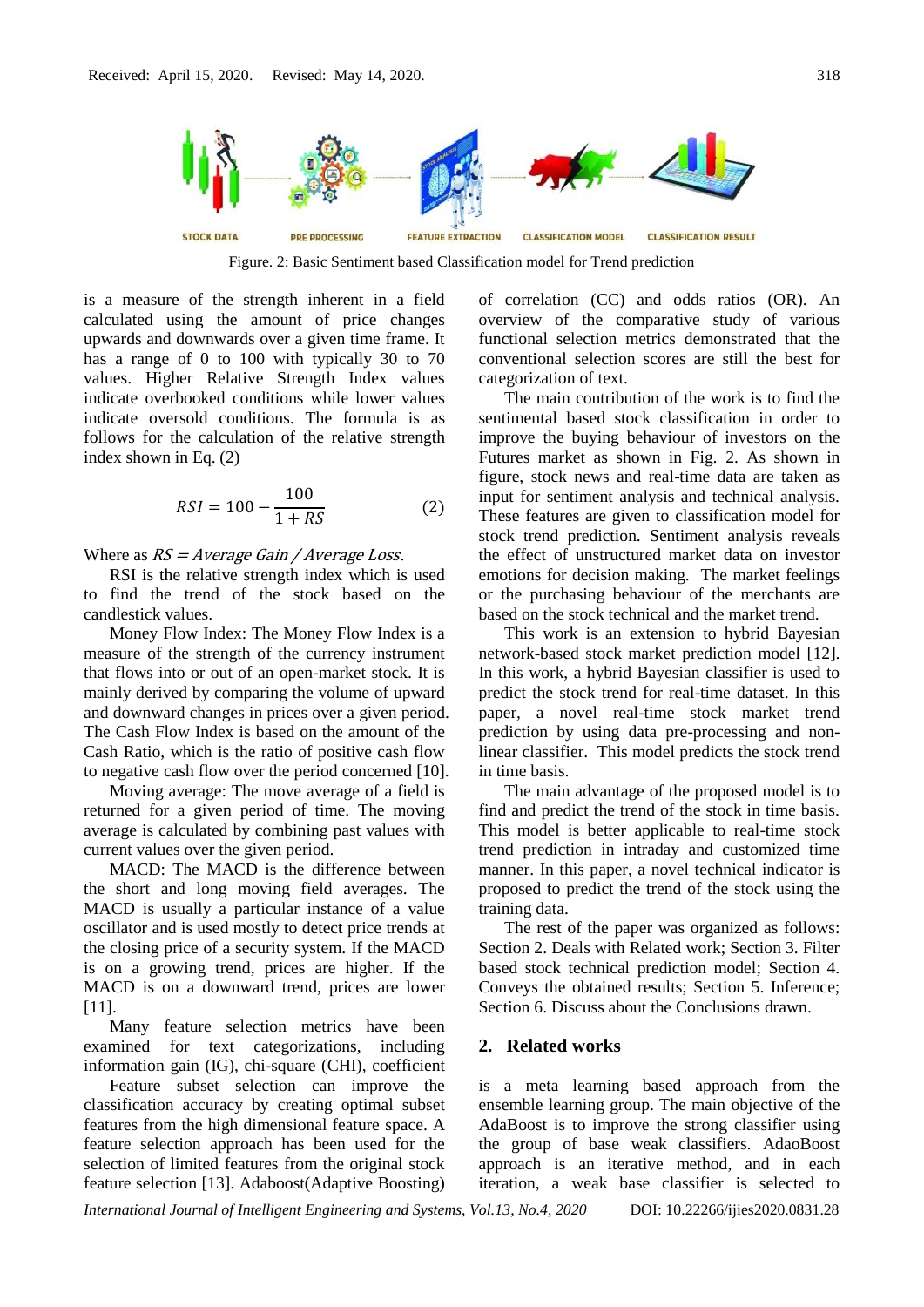minimize the error rate of the model. High dimensionality is one of the severe issue for machine learning models In order to optimize the precision of the classification algorithm, most of the classification approaches use feature selection measures such as mutual information, correlation coefficient, rough-set, chi-square test etc.,[14]. To select subset of features from the high dimensional space. They implemented a PSO based spectral filtering model to high dimensional features of the original training data. Two reconstruction methods are used, one is the principle component analysis and the other is Maximum likelihood estimation. Several distribution algorithms were used in randomization models. In most of these approaches Bayesian analysis is used to predict the original data distribution using the randomization operator and the randomization data [15].

A multi-scale filter bank is used in order to present the characteristics of stock trend image data texture and structure. Different efficient and effective classification schemes are implemented to train the system. In the subsequent time, another generalize system is developed which has the responsibility of regional trend classification. The basic prior probability of the stock trend prediction as shown in Eq.  $(3)$ . Here X is stock random variable, C is stock class label, N total number of stocks,  $\tau$  is the scaling factor (0.5),  $\phi$  is the parametric equation.

$$
Pr(X < C | X < 0) = Pr(y + \frac{\tau}{2N} < C)
$$
\n
$$
= Pr(N(X^{true}, 1/\sqrt{N}) < C - \frac{\tau}{2N})
$$
\n
$$
= Pr(N(0, 1/\sqrt{N}) < C - X^{true} - \frac{\tau}{2N})
$$
\n
$$
= \sqrt{N} Pr(N(0, 1) < \sqrt{N}(C - X^{true}) - \frac{\tau}{\sqrt[2]{N}})
$$
\n
$$
= \sqrt{N} \phi(\sqrt{N}(C - X^{true}) - \frac{\tau}{\sqrt[2]{N}}) \tag{3}
$$

Most of the traditional approaches detect inappropriate and computationally infeasible patterns on high dimensional datasets. Hence, it is difficult to process all of the stock patterns that are not required during the process of classification. Hence, the overall computational overhead also increases significantly. Unwanted noise is resulted during the process of classification. Hence, it is very much required to select essential stock patches during the classification process. All of the traditional stock selection techniques involve a perfect combination of filter and wrapper schemes. Filtering approaches have the responsibility to rank every individual feature according to their goodness.

During the process of ranking, the relationship among every individual stock with respective class label is considered. Univariate scoring metric play a significant role in the above ranking process. It's important to note that there are other approaches that can be taken to make sure that your causality testing is done properly when the time-series you're using are non-stationary as shown in Eq. (4)

$$
RSS_{AR} = \sum_{n=1}^{N} (y_n - \sum_{i=1}^{D^{\gamma}} x_{y,i} y_{n-i})^2
$$
  
\n
$$
SS_{ARX} = \sum_{n=1}^{N} (y_n - \sum_{i=0}^{D^2-1} x_{z,i} Z_{n-i} + \sum_{i=1}^{D^{\gamma}} x_{y,i} y_{n-i})^2
$$
  
\n
$$
u = \frac{(RSS_{AR} - RSS_{ARX})/D^2}{RSS_{ABX}/(N - D^2 - D^{\gamma})} \sim F_{D^2N - D^2 - D^{\gamma}}
$$
(4)

 $RSS_{AR}$  is the deviation of the expected and observed values of the stock data(x, y).  $SS_{ARX}$  is the sum of squares of deviations of observed and expected values with z-tabulated values. Where N,D are the number of samples and D is degree of freedom.

The top ranked stock candle stick patterns are selected prior to the execution of classification schemes. On the contrary, wrapper schemes require the stock selection approach in order to integrate with a classifier. The prime objective of this technique is to evaluate the classification performance of every individual stock subset. The optimal subset of trend patterns is detected according to the ranking of each feature. Traditional filtering schemes are incapable and inefficient to measure the relationship in between different stocks [16].

Directional Accuracy (DA) and Mean Absolute Percentage Error (MAPE) methods are used to evaluate each feature or feature subset to optimize the classification accuracy [17]. Filter method evaluates each feature independent from the classification algorithm, ranks the stock features after evaluation and considers the superior one. This evaluation is performed using information, dependency, distance and consistency. The basic DA and MAPE functions are shown in Eq.  $(5)$ 

$$
DA_n = 1 \quad if \left( y_{n+1}^{\wedge} - y_n \right) (y_{n+1} - y_n) > 0
$$
  
else 
$$
DA_n = 0
$$

$$
DA = 1/N \sum_{n=1}^{N} DA_n
$$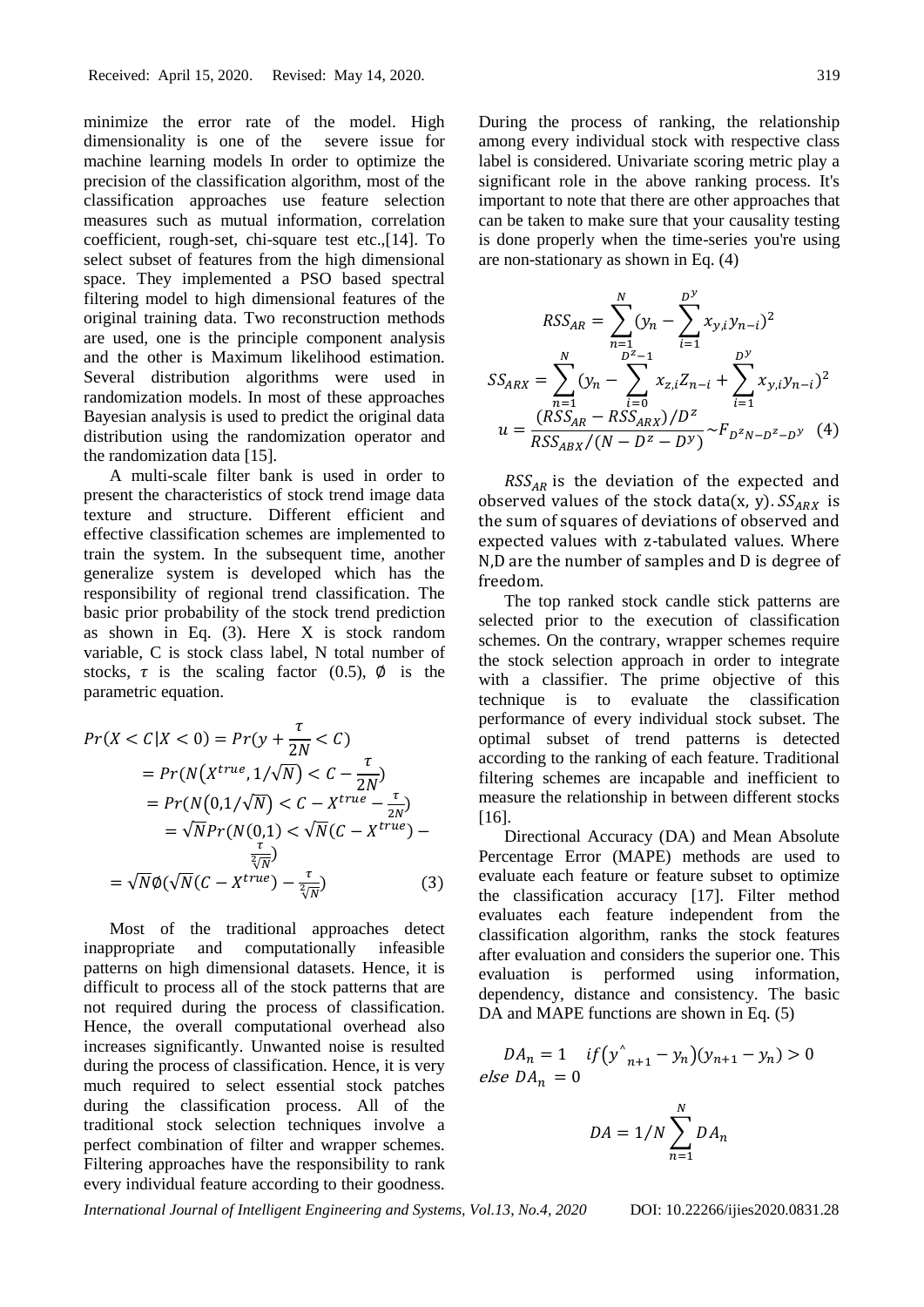$$
MAPE = 1/N \sum_{t=1}^{n} \left| \frac{y_n - y^{\lambda_n}}{y_n} \right| \tag{5}
$$

Here N is the number of stocks, y is the random variable for data prediction. DA and MAPE are used to estimate the trend of the stock data based on the training values.

In general, the speed of wrapper model is slower than the filter model because of cross validation and repeated iteration to evaluate the feature subsets. Traditional wrapper model is more efficient because classification technique affects the overall accuracy, although the subset selection is an NP-hard. However, if the number of features involved in complex data increases, finding new trend patterns can become difficult due to the complex relationships among features. Feature ranking methods compute the measure for each feature and rank them accordingly. These ranking methods select the top 'k' features based on highest rank and eliminate those having lower feature ranks [18]. Information gain is one of the attribute selection measures which are based on entropy value. Efficient sub-sets of attributes contain class-related and non-related attributes. The method is used to determine how closely the characteristic vectors are linked [19]. When the coefficient of correlation between the two vectors is above "0," the characteristics are said to have a highly positive correlation. Likewise, the functions are said to be negatively correlated if the correlation coefficient between these two characteristic vectors is less than "0" The features are said not to be correlated if the correspondence coefficient of the two characteristic vectors is equal to "0"[20]. Chi-Square is based on the analysis of statistics. The functional vector measures the independence. The strength of the relationship between two random variables is tested with observed and anticipated values. The descriptors should ideally be invariant to operations like scale, rotation and illumination changes. This invariance enables descriptors to be matched across videos which have differences in these parameters.

Extreme classification model is an extension of traditional neural network model for data classification. It partitions the whole problem into numbers of sub-problems and merges them to find an optimal stock market trend prediction. The parameters of hidden layer contain training data samples are mapping to output layer. In the traditional Feed-Forward Neural Networks (FFNN) approach, the adjustments of parameters are iterative in nature and results some issues. These issues are overcome by the suggested Extreme classifier

approach [21]. Most of the traditional learning models for training Single Hidden Layer Feed-Forward Neural Networks(SLFN) are comparatively slower than that of non-parametric approaches on stock detection. This approach operates slowly because parameters are required to be tuned iteratively. Moreover, these models require high computational memory and also increase the overall computation time of the mapping process. An extended and slightly modified version of traditional FFNN approach is developed as Extreme classifier [22]. This method is used to enhance the efficiency and performance of conventional SLFNs. Also, most of the Neural network-based learning schemes perform manual tuning of control parameters (such as learning rate, learning epochs etc.) as well as local minima. But Extreme classifier is applied automatically and there is no need of manual iterative tuning. The classification boundary is not optimal in FFNN and the boundary is constant throughout the stock training phase. Hence, there are chances of misclassification of samples closer to boundary. This approach requires a large number of hidden neurons as compared to other traditional tuning-based approaches.

Each stock data is scanned and transformed into normalized continuous data. The main issues of the stock datasets are high dimensionality and imbalance nature. Traditional machine learning classifiers consider subset of features for classification and trend prediction with high true negative rate and error rates. Attribute selection is used to compute the measure for each feature and rank them accordingly. These ranking methods select the top 'k' features based on highest rank and eliminate those having lower feature ranks. Information gain is one of the attribute selections measures which is based on entropy value. Information gain approach is the mutual information of a target random variable say P and independent random variable Q. The main limitation of this approach is, it chooses features having large distinct values over the features having less distinct values. They developed an evolutionary technique in order to detect stock anomalies using hidden Markov models for imbalance detection. In this work, they proposed an imbalance-based technique which is responsible for monitoring the bandwidth consumption of the sub-stock. The normal behaviour scheme completely depends upon the bandwidth consumption of the sub-stock. The most common variables of hidden Markov models are: bandwidth consumption and the total amount of time required for all stock activities. In this model, a feature ranking measures such as information gain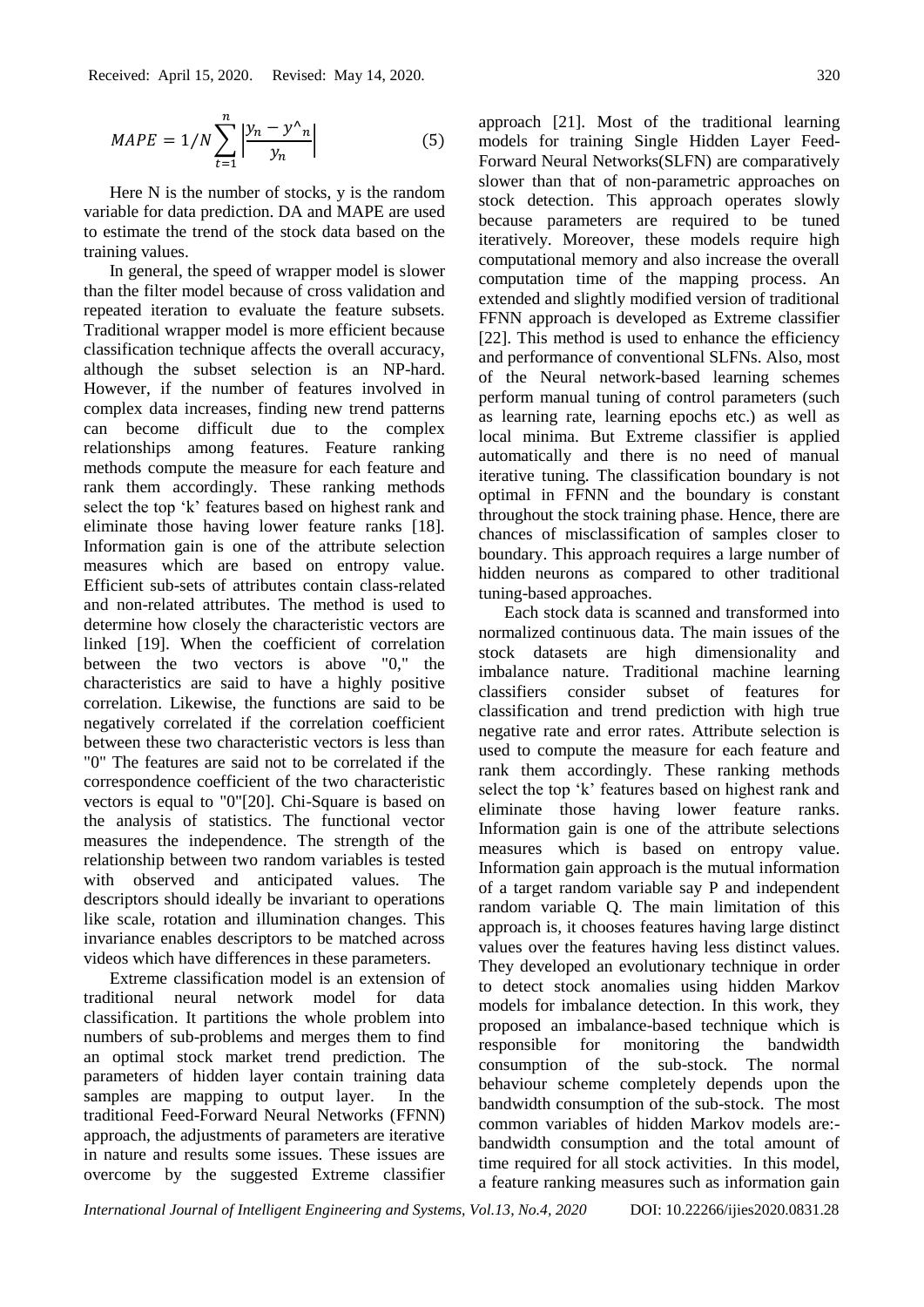and correlation are used to filter the feature space. After successful completion of the feature ranking, feature reduction approach is implemented. The feature reduction technique is implemented through the integration of ranks generated from the process of information gain and correlation. The reduced features are given as input to feed forward neural stock to train and test the stock features in stock dataset. In this method, the pre-processing is carried out manually which is a severe drawback of this model.

Mittal, et.al, proposed knowledge-maximized ensemble approach for various kinds of concept drift [23]. In this work, they presented an advanced data stream classifier which is known as knowledge maximized ensemble. Hence, it becomes hard and complicated to restrict the amount of training data. This technique can be influenced by different kinds of concept drift through integration of various imbalance detection approaches. Decision tree induction is a simple and powerful classification process that produces a tree and a set from a specific dataset [24] representing a model for different classes. During regression analysis, the linear combination splitting criteria are used. In building a classification model, the training data set is used, while the test data record is used in model validation. It is used to classify and predict new records, which differ between training and testing. Controlled learning algorithms are preferable to unchecked learning algorithms (like clusters), because their prior knowledge of class labels of data logs simplifies the selection of features / attributes, and therefore leads to the prediction / classification of accuracies. Some researchers have succeeded in adopting the theory of the Rough sets for the classification of different stock complications. The error rates for rough sets were found to be completely comparable and often significantly lower than the other computational techniques.

Recently, ensemble learning models have become popular and widely accepted for high dimensional and imbalanced datasets. Most of the traditional ensemble classification models are processed with limited feature space and small data size. As the size of the feature space increases, traditional ensemble classifiers select a predefined number of features for classification. Learning classification models with all the high dimensional features may result serious issues such as performance and scalability. Feature selection measures can be categorized into three types: wrappers, filters and embedded models. Several studies have been carried out with the aim of classifying respiratory trends with highclassification accuracy using different types of Artificial Neural Network (ANN) architectures developed in different datasets. Random Forests, Gradient Boosting, or even Logistics Regression can also be used to predict and classify trend with high dimensional feature sets. Although highclassification accuracies have been reported, further dynamic evaluation of trend is needed to gain information about the stocks. It is important to measure trend function because stock frequently do not recognize or emphasize small movements, especially if they last longer time. Learning classification models with all the high dimensional features may result serious issues such as performance and scalability [25]. The main problems in the existing models are:

1. Problem of feature selection on high dimensional datasets.

2. Problem of predicting trend with high true positive rate and less error rate

3. Problem of handling high dimensional and large datasets using the parallel processing model.

Class-imbalanced data are common in the domain of data categorization. It generally categorizes many irrelevant documents, but some articles are categorized under interesting category. BN approaches are mostly implemented as standard classifiers. These approaches give rise to exact results along with the capability for representing relationships in between variables. This approach is unable to resolve the traditional class-imbalanced problem [26]. The above process continues executing till it matches the size of other class and cost-sensitive learning scheme. It includes the modifications of relative cost associated with misclassification of positive and negative class [27]. The outcomes of both methods are analyzed and compared with performance achieved without balancing.

# **3. Filter based stock technical prediction model**

In the paper, we have proposed a novel filtered based classification model on the technical data to find the bullish trend stocks on the real-time market data. This model is tested on the continuous type of technical data for trend prediction. In the proposed framework, a novel stock market trend prediction model is designed and implemented on the real-time market data. In this model, real-time stock market technical data and its social medial comments are used to predict the trend of each stock for the classification problem. Fig. 3 describes the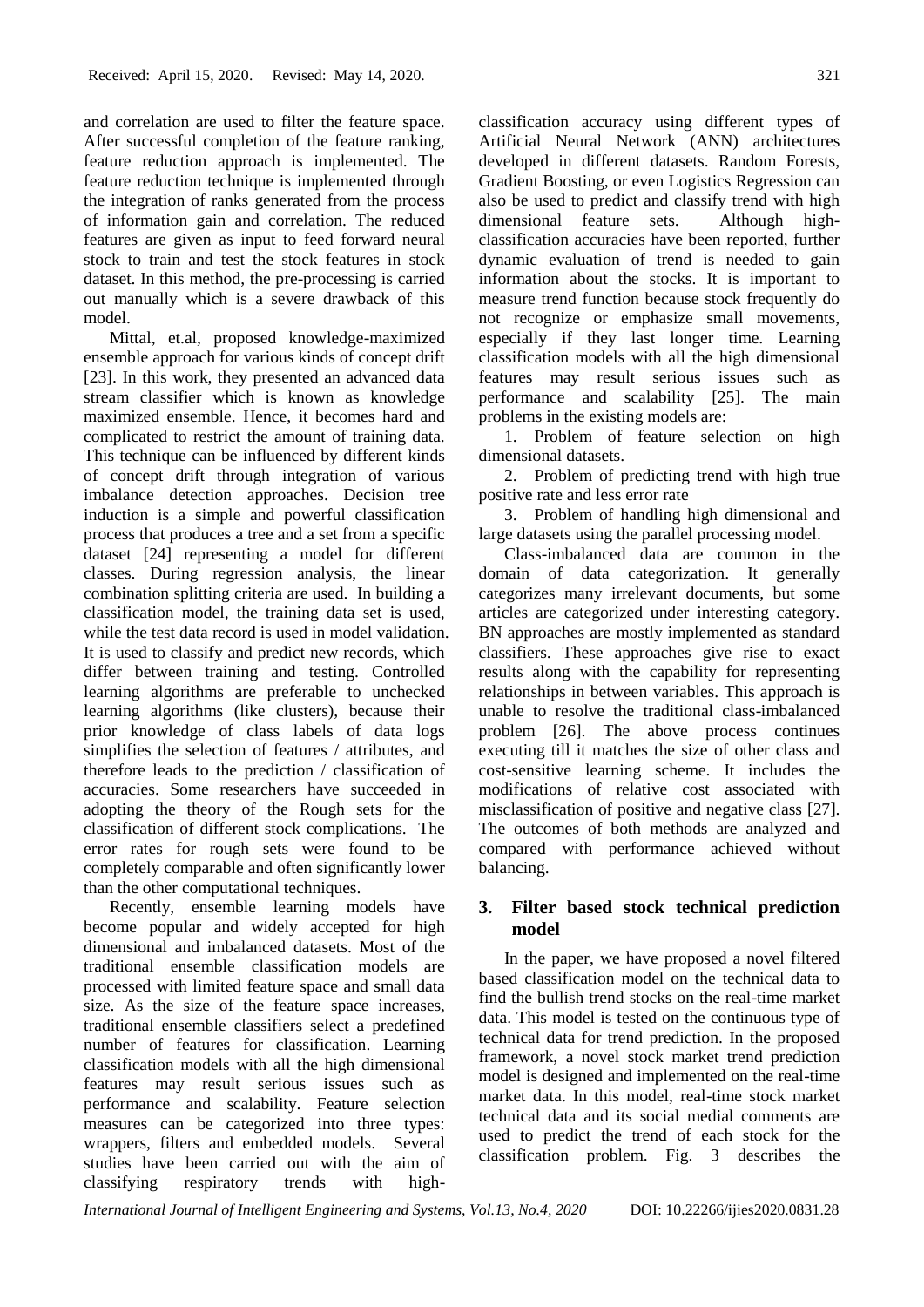

Figure. 3 Proposed stock market trend prediction framework

flowchart of the proposed model for stock market trend prediction. Initially, real-time market data is taken from the stock market sites such as NSE or Upstox etc. Social medial stock comments are extracted from the tradeview or moneycontrol site. Stock related technical factors such as symbol, price, ADX, ADR, RSI, MACD, news sentiment score, etc., are used as the training data. Here, text preprocessing and data pre-processor operations are performance on the stock text comments and technical data. New features are extracted in the comments and technical data for stock trend prediction. Finally, each stock trend is predicted using the proposed non-linear SVM classifier in different levels of time frame.

#### **3.1 Text pre-processor**

In a first step all stock market comments of the stocks are captured from the money control website as the training data. All the known stop words are subsequently removed from the corpus. Here we adopt a standard POS tagger for extracting nouns from stock sentiment data. If a model uses only P, then in the left side of Fig. 4 a rational prediction "trends down without reversing" would be used; in the right side of Fig. 4, "trend up without reversing." "Returning and upward trend" in the left side of Fig. 4 and "reversing and downward trend" in the right side of Fig. 4 would increase the model's error rate. If a model uses only N, derivative f could not explain why the price still "drops down," as the left side of Fig. 4 shows, when good news is released, and why the price is "trending up" when bad news is released.



Figure. 4: Bullish and Bearish trend prediction

In this work, a new comprehensive and financespecific word-list is used to find the stock sentiment score. Using standard TF / IDF weighting scheme, the weight of each term is used to find the relevance of the bullish or bearish trend in the stock. The weight of the stock comment term t is computed as shown in Eq. (6)

$$
w(t, d) = (0.5 + 0.5 \times \frac{f(t, d)}{\max_t f(t', d)}) \times I(t)
$$

$$
I(t) = \log \frac{C}{c(t)}
$$
(6)

Where  $f(t,d)$  is the frequency of the term in the comment,  $max_t f(t', d)$  is the maximum frequency of all terms in all the stock comments. C is the count of the both positive and negative classes and c(t) is the maximized positive or negative terms in comments list.

The public sentiment on each stock is specified as bullish and bearish. The bullish of the stock is computed by using following Eq. (7)

$$
Bulk_s^+ = \sum_{i=0}^{\tau} \sum_{j=0}^{K} \frac{P_{i,j} \times w(t,d)_j}{l_i}
$$
 (7)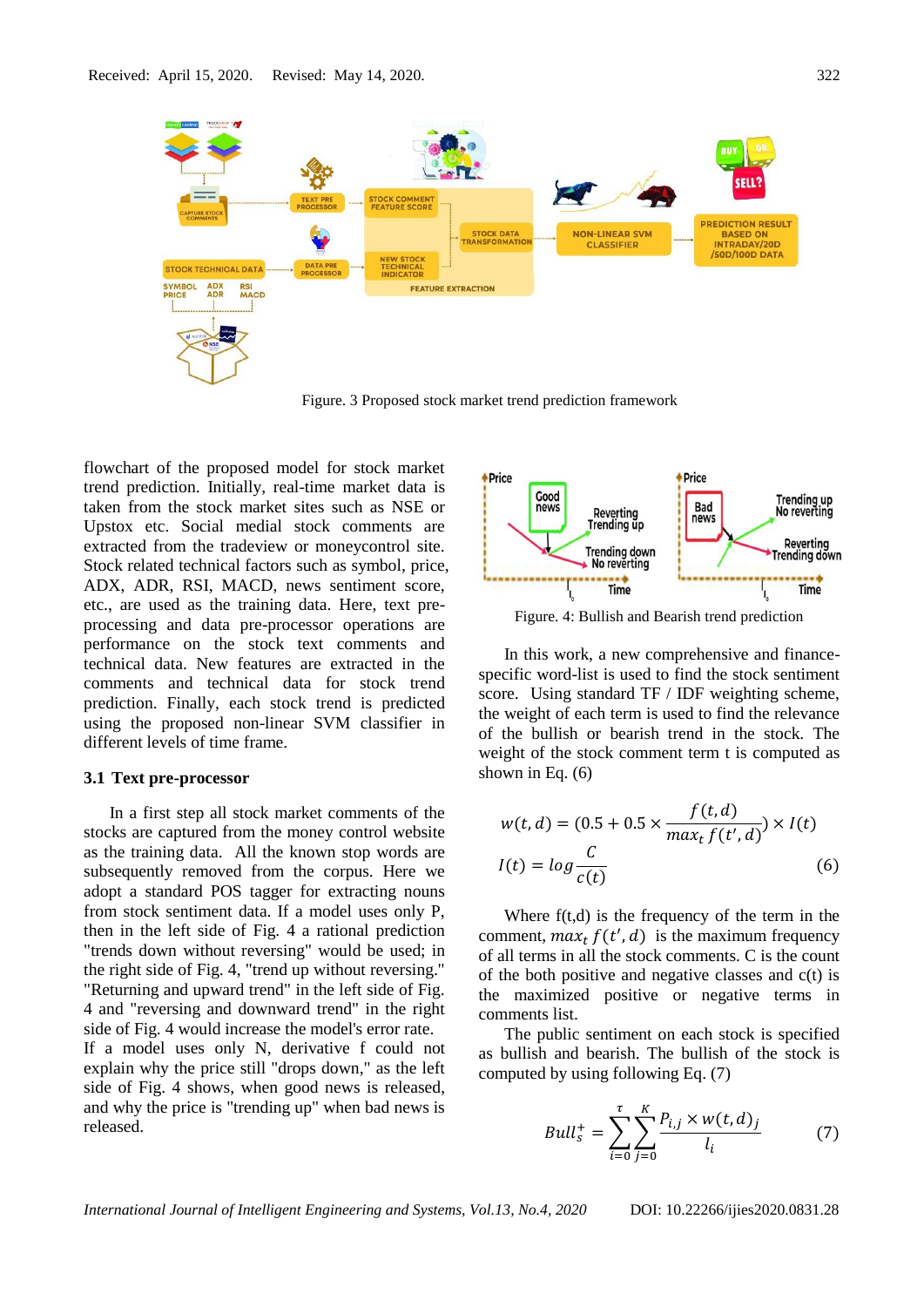A where  $P_{i,j}$  represents the count of bullish terms in each comment. Tp<sub>i</sub> is the total count of the bullish terms in all the comments,  $Tn_i$  is the total count of the bearish words in all the comments,  $w(t,d)$  represents the weight of comment, and  $N_{ij}$ represents the number of bearish terms in each comment. The bearish comment sentiment score of each comment is computed as Eq. (8)

$$
Bear_s^- = \sum_{i=0}^{\tau} \sum_{j=0}^{K} \frac{N_{i,j} \times w(t,d)_j}{l_i} \times Tn_i \quad (8)
$$

#### **3.2 Data pre-processor**

In the data pre-processor, each feature in the technical data is normalized to find the correlation between the data samples for trend prediction. Let x defines the input vector x which is normalized in the specified range  $x \in R \rightarrow x \in [R1,R2]$  to remove the sparsity issue. Here R1 and R2 represent the predefined normalized range as shown in Eq. (9)

$$
x' = \frac{x - \min(x)}{\max(x) - \min(x)}
$$
  
× (R2 - R1) + R1 (9)

#### **3.3 Feature extraction**

#### **3.3.1. Stock comment feature score**

To each comment in the stock corpus D, we construct a dictionary of words that contains bullish and bearish words. By using this dictionary, each stock comment d is represented as a bag-of-words vector w. Let  $st(i)$  defines the  $i<sup>th</sup>$  comment term in the stock comment d. In order to compare the comments of different stocks, the term frequencies (tf) are used to normalize the words in all the stock comments. This normalized data is rescaled by using inverse document frequency (idf) as shown in Eq. (10)

$$
tfidf(st(i), d, SC) = tf(st(i), d) \times idf(st(i), SC)
$$
  

$$
idf(st(i), d, SC) = log \frac{|SC|}{1 + |\{d \in SC|st(i) \in d\}}
$$
  
(10)

where |SC| is the cardinality of stock related comments SC.

#### **3.3.2. New stock technical indicator**

Mutual information (MI) is used to find the variation in the two or more data distributions of stock features. In the real-time market data, it is used to analyze contextual feature relationship over time. It is the measure of correlation and dependency of the features in high dimensional dataset. Hybrid Mutual information is represented in terms of bullish and bearish cases as shown in Eq. (11).

$$
IG_a(l) = p(l, bu) \log \frac{p(l, be)}{p(l) \times p(be)}
$$
(11)

where bu represents the bullish and be represents the bearish type. P(l,bu) is the probability of the term in the bullish dictionary. P(be): probability of the bearish terms.  $IG_{a}(l)$  : Information gain o f the term l in the bullish or bearish terms list.

Here, computed stock sentiment score is used as the additional attribute in the training data.

$$
I(X,Y) = P_{Joint}(x,y) \log \left( \frac{P_{Joint}(x,y)}{P_X(x)P_Y(y)} \right) \quad (12)
$$

$$
l * \left( \frac{x}{\beta} \right) = x^2(w).p(\beta) \sum_{t=1}^T I(X,Y)
$$
*for technical data*

Let  $\alpha$ ,  $\beta$ ,  $\gamma$  represents the three essential Stock trend technical factors taken from the training data

$$
\alpha = \text{Stock Performance (D)}
$$
\n
$$
\beta = \text{Volatility (D)}
$$
\n
$$
\gamma = \text{RSI (D)}
$$
\n
$$
\text{Stocksentiment} = \frac{(\alpha \times \beta)}{\gamma}
$$
\n
$$
\text{SSC (3)} = \text{Stock sentiment score;}
$$
\n
$$
P(\beta) = \alpha \times \text{SSC (3)}
$$

$$
*RSI
$$
  
\n
$$
*RSI
$$
  
\n
$$
= [0,1]
$$
  
\n
$$
e
$$
  
\n
$$
e
$$
  
\n
$$
[0,1]
$$
  
\n
$$
e
$$
  
\n
$$
[0,1]
$$
  
\n
$$
e
$$
  
\n
$$
[0,1]
$$
  
\n
$$
e
$$
  
\n
$$
[0,1]
$$
  
\n
$$
e
$$
  
\n
$$
[0,1]
$$

Where as RSI>70 oversold Or RSI<30 undersold

#### **3.3.3. Bullish dictionary words**

In this section, a list of bullish dictionary words is used to predict the trend of the stock using the technical indicator. A set of bullish words are described below to compute the trend of a stock in real-time market data.

escalated, gain, enjoy, expansion, aggrandize, elevated, increment, rise, prefer, hallow, expand, supersize, idolize, positive, appreciate, plus,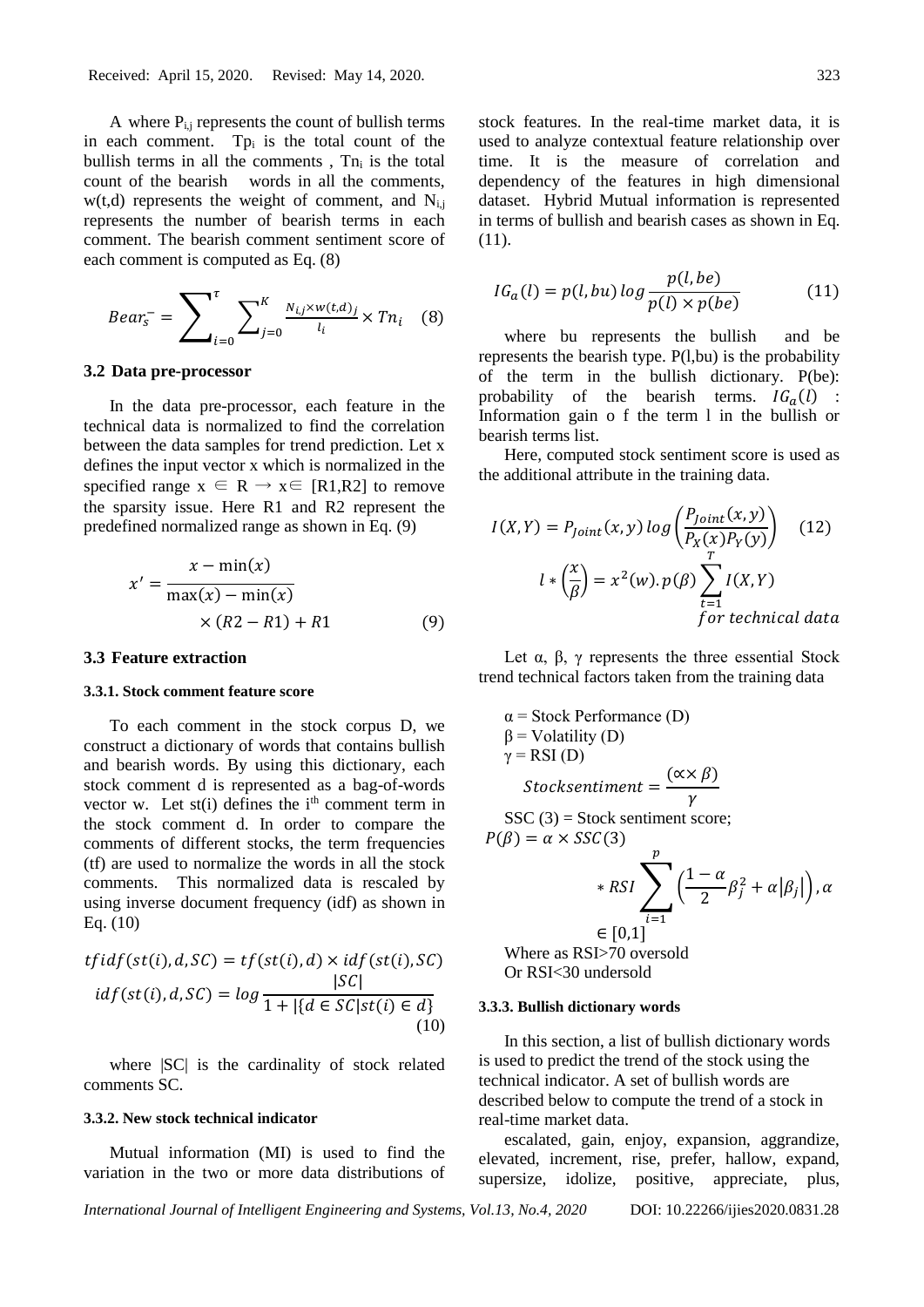relish, accelerate, augment, raise, more, amplify, soar, adore, appreciative, approbatory, desire, esteem, approving, raised, swell, extend, addition, worship, climb, add, commendatory, venerate, augmentation, fancy, revere, friendly, proliferate, addendum, increased, escalate, proliferation, accumulate, love, stoke, complimentary, heightened, hype, uprise, accrual, boost, up, applauding, enlarge, admire, admiring, good, multiply, accretion.

#### **3.3.4. Bearish dictionary words**

In this section, a list of bearish dictionary words is used to predict the trend of the stock using the technical indicator. A set of bearish words are described below to compute the trend of a stock in real-time market data.

descend, recede, depreciative, abhor, drop, diminution, depreciatory, uncomplimentary, adverse, deplore, slide, detest, lower, plunge, lessen, unappreciative, depletion, dislike, dive, reduce, decrease, depressed, decreased, under, diminish, dip, low, derogatory, disapprove, unfavourable, negative, lowering, loathe, disfavour, unflattering, sink, receded, disdain, hate, decrement, unfriendly, subtract, loss, abate, decline, despise, fall, diminishment, lessening, downsize, abominate, minify, execrate, deprecate, in-appreciative, dropped, shrinkage, reduction, wane, abatement, disapproving, dwindle, down.

#### **3.3.5. Stock data transformation**

Input: Training dataset D, F (D): Feature space of D. Output: Kernel Filtering or Transformed data KD.

Procedure:

Read input data D.

For each pair of feature F[i], F[j] in feature space F (D)

Do

Apply Kernel transformation on I as

$$
KernelTransform(F[i]) = \emptyset
$$

$$
= \frac{1}{\sqrt{2\pi}} e^{-(F[i] - \mu(F[i]))/\sigma(F[i])}
$$
  
Where  $n = \sum (F[i] - \mu) / max\{F[i]\}$   
If (FT (F[i]>0 and n>0))  
Then

 Normalize F[i] using Min-max normalization [0, 1] Else

Normalize F[i] and F[i] within [0, 1] using Min-max normalization as KD

$$
x' = \frac{x - \min(x)}{\max(x) - \min(x)} * (R2 - R1)
$$
  
+ R1  
End if  
Done

Here, min-max normalization is used to scale the data between the ranges of 0 to 1. This approach is used to clean the data in high dimensional datasets.

| <b>Symbol</b>    | <b>Notation</b>                        |  |  |  |  |  |
|------------------|----------------------------------------|--|--|--|--|--|
| F[i]             | i <sup>th</sup> feature                |  |  |  |  |  |
| Ø                | Kernel transformation                  |  |  |  |  |  |
| μ                | Mean                                   |  |  |  |  |  |
| σ                | Standard deviation                     |  |  |  |  |  |
| R <sub>1</sub>   | Minimum<br>normalized<br>value         |  |  |  |  |  |
| R <sub>2</sub>   | Maximum<br>normalized<br>value         |  |  |  |  |  |
| $min_{-}(x)$     | Minimum value<br>in<br>feature         |  |  |  |  |  |
| $max_{x}(x)$     | Maximum value<br>in<br>feature         |  |  |  |  |  |
| $min_{W_k, a_k}$ | Minimization of objective<br>function  |  |  |  |  |  |
| $  W_k  $        | SVM parameter                          |  |  |  |  |  |
| Ker < x, y >     | Kernel function with x<br>and y values |  |  |  |  |  |
| $\tau_m$ , $s_i$ | constants                              |  |  |  |  |  |

# **3.4 Proposed non-linear SVM classification model**

Input the stock features for data classification. For each feature set do for each stock in SD. do Apply SVM multi-class optimization models as  $min_{W_k, a_k} \frac{1}{2}$  $\frac{1}{2}||W_k||_1^2 + \tau_m +$  $\sum_{i=1}^{l} a_i (y_i [Ker < x, y > w + b] - 1 + s^e_i) \sum_{i=1}^l \gamma_i s^e_i$ s. t Ker  $\langle x, y \rangle$ .  $w + b \ge 1 - s_i^{en} - \tau_m s_i^{en}$  $> 0, \tau_m > 0; m = 1 ... classes$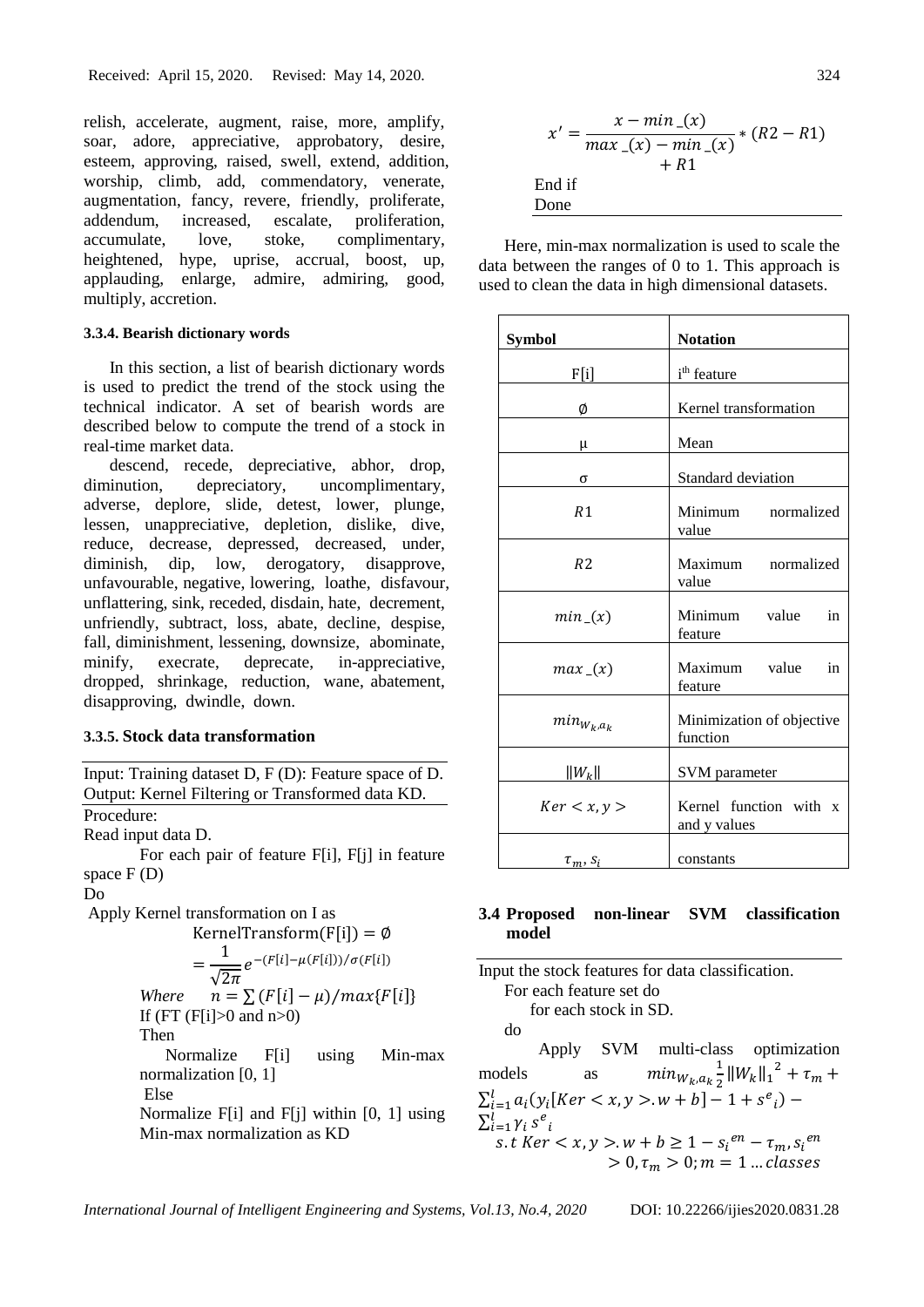Here kernel function  $ker(x, y)$  represents the kernel functions defined from trend feature space.

$$
Ker < x, y> = e^{-s_i^{en \log(\sum ||x-y||^2)}} \quad \text{if } x = y
$$
\n
$$
= e^{-s_i^{en \log(\sum ||x-y||^{1/2})}} \quad \text{if } x < y
$$
\n
$$
= e^{-s_i^{en \log(\sum ||y||^2)}} \quad \text{if } x > y
$$

Test data is predicted to the class y based on the largest decision values as

 $argmax\{W_K^TD_i + b_k\}$ 

# **4. Experimental results**

Experimental results are simulated using java environment and real-time market data. In this work, a real-time NSE stock market data are taken as input for technical analysis. These real-time data are taken from the Zerodha/Upstock brokerage API. Proposed model is compared to the traditional stock market classification models to verify the performance of the hybrid classification model to the traditional models. Also, proposed model is compared to the traditional techniques by using various statistical performance measures such as accuracy, true positive rate, recall, precision, false positive rate, ROC area etc. These performance metrics are analysed and compared by using third party java libraries. Different types of statistical metrics such as recall, precision, accuracy, Fmeasure are evaluated on the stock market sentiment data along with the technical data. These statistical measures are evaluated based on the confusion matrix as shown in Table 1.

Accuracy: It is the ratio of correctly labelled stock predictions class labels to the entire stock class labels as shown in Eq. (13)

$$
Stock Accuracy (SA)
$$
  
= 
$$
\frac{(STP + STN)}{(STP + SFP + SFN + STN)}
$$
 (13)

Precision: It is the ratio of correctly classified positive stock classes to the all actual positive and negative labelled stock classes as shown in Eq. (14).

$$
Stock Precision (SP) = \frac{STP}{(STP + SFP)}
$$
 (14)

Table 1. Stock measuring metrics

| <b>Actual Predicted</b> | <b>Stock positive</b> | <b>Stock negative</b> |  |
|-------------------------|-----------------------|-----------------------|--|
| <b>Stock positive</b>   | Stock true            | Stock false           |  |
|                         | positive (STP)        | positive(SFP)         |  |
|                         | Stock false           | Stock true            |  |
| <b>Stock negative</b>   | negative              | negative              |  |
|                         | (SFN)                 | (STN                  |  |



Figure. 6 Upstox 1min candle data for testing



Figure. 7 Upstox 5min candle data for testing



Figure. 8 Upstox one day candle data for testing

Recall: It is the ratio of correctly classified positive stock classes labels to the all predicted positive and negative labelled stock classes as shown in Eq. (15)

$$
Stock\ Recall(SR) = \frac{STP}{(STP + SFN)}
$$
(15)

F-Measure: It is the harmonic average of recall and precision as shown in Eq. (16)

$$
Stock F - measure(SF) = \frac{2 \times SR \times SP}{(SR + SP)} \tag{16}
$$

Fig. 6 illustrates the 1 min candlestick pattern graph in the UPSTOX brokerage website. From the above graph it is clearly noted that the performance of the HDFC bank is UP trend in the afternoon session and neural in the morning session.

Fig. 7 illustrates the 5 min candlestick pattern graph in the UPSTOX brokerage website. From the above graph it is clearly noted that the performance of the HDFC bank is UP trend in the morning session and neural in the afternoon session.

Fig. 8 illustrates the 1 day candlestick pattern graph in the UPSTOX brokerage website. From the above graph it is clearly noted that the performance of the HDFC bank is UP trend up to June month and neutral between July to September months.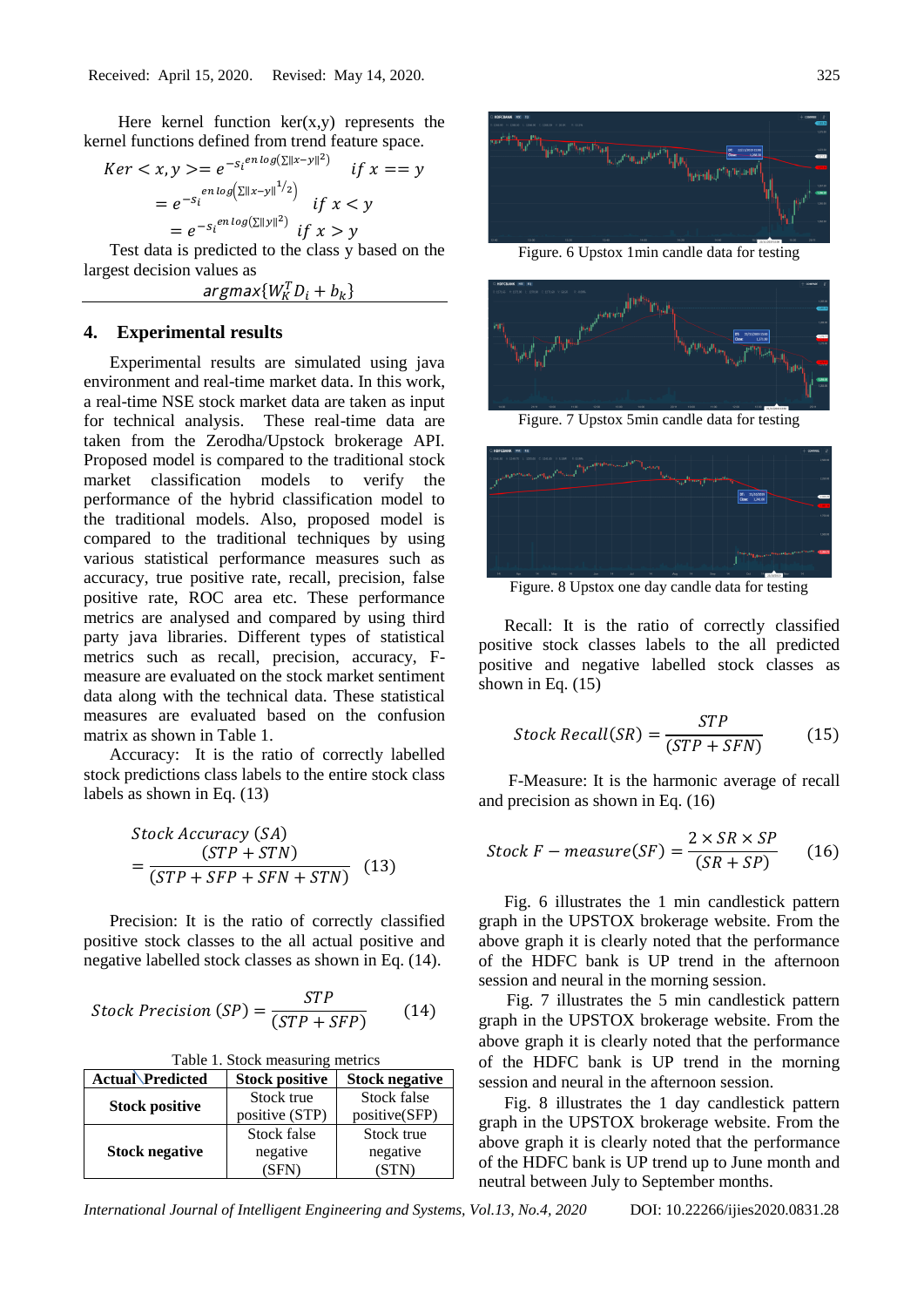Table 2. Stock features extraction using the proposed models

| <b>MI</b> [29] | Chi-Square [28] | Rough set [31] | IG [30] | GA [32] | <b>PSO</b> [33] | <b>Proposed FS</b> |
|----------------|-----------------|----------------|---------|---------|-----------------|--------------------|
| 58             | 56              | 78             | 63      | 56      | 51              | 41                 |
| 53             | 54              | 78             | 60      | 52      | 56              | 37                 |
| 55             | 54              | 74             | 59      | 62      | 69              | 43                 |
| 56             | 52              | 82             | 57      | 53      | 60              | 46                 |
| 58             | 55              | 63             | 58      | 60      | $72\,$          | 48                 |
| 56             | 59              | 85             | 64      | 54      | 52              | 44                 |
| 65             | 65              | 75             | 58      | 58      | 69              | 42                 |
| 53             | 65              | 77             | 55      | 62      | 75              | 50                 |
| 64             | 63              | 79             | 50      | 62      | 56              | 41                 |
| 65             | 52              | 85             | 59      | 57      | 69              | 36                 |
| 60             | 71              | 69             | 62      | 56      | 50              | 36                 |
| 56             | 61              | 70             | 57      | 61      | 70              | 38                 |
| 59             | 70              | 67             | 65      | 58      | 74              | 42                 |
| 56             | 67              | 69             | 62      | 60      | 58              | 45                 |
| 54             | 59              | 69             | 51      | 55      | 60              | 39                 |
| 51             | 72              | 74             | 60      | 57      | 72              | 45                 |
| 53             | 64              | 61             | 57      | 53      | 60              | 46                 |
| 60             | 59              | 85             | 50      | 58      | 65              | 44                 |
| 56             | 62              | 76             | 62      | 61      | 69              | 38                 |
| 58             | 62              | 71             | 51      | 60      | 54              | 38                 |



Figure. 9 Multiple technical trend prediction model

Fig. 9 illustrates the various candlestick patterns in the UPSTOX brokerage website. From the above graph it is clearly noted that the various types of technical trends are used on the HDFC bank to check the trend from the morning session to the afternoon session.

Table 2 illustrates the performance of stock trend feature extraction using the proposed approach on large datasets. From the table1, it is clearly shown that the present feature extraction procedure has high filtering rate as compared to the existing approaches.

Fig. 10 describes the sample yes bank user comments in the money control website. This data is extracted using the web drivers in real time.



Figure. 10 Sample Yes bank user comments

Table 3 illustrates the performance of stock trend feature extraction using the proposed PSO approach on large datasets. From the Table 2 it is clearly shown that the present feature extraction procedure has high filtering rate as compared to the existing approaches.

Table 4 describes the performance of computational runtime (ms) of stock trend feature extraction using the proposed approach on large datasets. From the Table 3, it is clearly shown that the present feature extraction procedure has low computation runtime as compared to the existing approaches.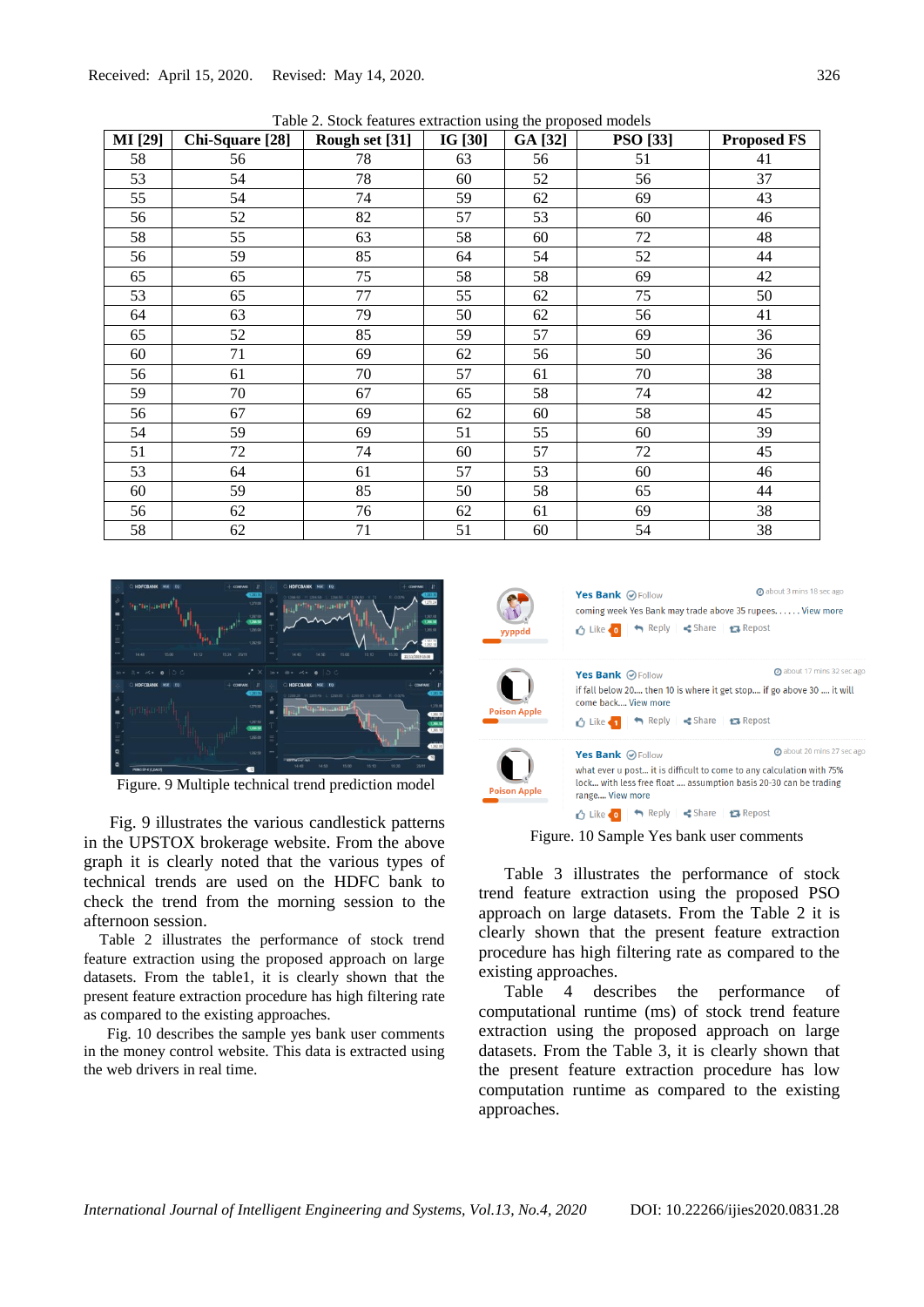| MI | Chi-Square | Rough set | IG | GA | <b>PSO</b> | Proposed FS |
|----|------------|-----------|----|----|------------|-------------|
| 64 | 63         | 66        | 60 | 56 | 60         | 48          |
| 64 | 52         | 77        | 62 | 59 | 66         | 47          |
| 57 | 58         | 80        | 56 | 56 | 53         | 48          |
| 62 | 50         | 72        | 64 | 58 | 66         | 38          |
| 55 | 63         | 65        | 51 | 58 | 65         | 35          |
| 60 | 53         | 77        | 54 | 54 | 60         | 47          |
| 60 | 68         | 71        | 54 | 63 | 72         | 46          |
| 63 | 73         | 66        | 64 | 51 | 68         | 40          |
| 53 | 54         | 78        | 54 | 58 | 52         | 46          |
| 53 | 74         | 71        | 57 | 52 | 52         | 40          |
| 61 | 73         | 80        | 61 | 62 | 59         | 46          |
| 58 | 55         | 75        | 56 | 57 | 58         | 48          |
| 57 | 56         | 64        | 54 | 58 | 51         | 44          |
| 58 | 70         | 74        | 60 | 59 | 72         | 42          |
| 64 | 60         | 81        | 50 | 65 | 61         | 42          |
| 55 | 66         | 65        | 55 | 52 | 69         | 36          |
| 61 | 69         | 60        | 59 | 65 | 50         | 48          |
| 52 | 62         | 84        | 56 | 53 | 58         | 47          |
| 54 | 51         | 64        | 63 | 53 | 72         | 44          |
| 64 | 57         | 66        | 50 | 50 | 63         | 37          |

Table. 3 Stock trend features extraction using the proposed

| Table. 4 Performance Analysis Of Computational Runtime (Ms) With Different Traditional Feature Selection Models |      |            |          |                         |                          |            |                    |
|-----------------------------------------------------------------------------------------------------------------|------|------------|----------|-------------------------|--------------------------|------------|--------------------|
| <b>Features Size</b>                                                                                            | MI   | Chi-square | Roughset | <b>Information Gain</b> | <b>Genetic Algorithm</b> | <b>PSO</b> | <b>Proposed FS</b> |
| StockID-100                                                                                                     | 5417 | 6297       | 7230     | 7024                    | 6638                     | 6481       | 4747               |
| StockID-200                                                                                                     | 5365 | 6529       | 6957     | 5917                    | 6253                     | 6516       | 3965               |
| StockID-300                                                                                                     | 6200 | 6609       | 5959     | 6882                    | 7099                     | 6469       | 3474               |
| StockID-400                                                                                                     | 6122 | 5514       | 6055     | 5729                    | 7430                     | 5584       | 3495               |
| StockID-500                                                                                                     | 6727 | 5676       | 7488     | 6685                    | 6103                     | 6753       | 4809               |
| StockID-600                                                                                                     | 5774 | 6089       | 6823     | 6273                    | 5996                     | 6597       | 4292               |
| StockID-700                                                                                                     | 7205 | 6045       | 6060     | 7449                    | 7448                     | 6319       | 3888               |
| StockID-800                                                                                                     | 6976 | 7340       | 6036     | 6544                    | 6855                     | 5864       | 4723               |
| StockID-900                                                                                                     | 7080 | 5710       | 6692     | 5661                    | 6866                     | 7365       | 4488               |
| StockID-1000                                                                                                    | 5854 | 7118       | 7087     | 5916                    | 5541                     | 5552       | 4368               |
| StockID-1100                                                                                                    | 6431 | 7224       | 5597     | 7359                    | 7022                     | 6253       | 4470               |
| StockID-1200                                                                                                    | 6595 | 5767       | 5989     | 7086                    | 5950                     | 7552       | 3995               |
| StockID-1300                                                                                                    | 6077 | 7018       | 5357     | 6242                    | 5645                     | 6886       | 4335               |
| StockID-1400                                                                                                    | 7350 | 6953       | 5711     | 6927                    | 7133                     | 7061       | 4439               |
| StockID-1500                                                                                                    | 7536 | 5695       | 5414     | 6211                    | 6909                     | 6438       | 4303               |
| StockID-1600                                                                                                    | 7557 | 7425       | 6421     | 6729                    | 6922                     | 5686       | 3618               |
| StockID-1700                                                                                                    | 7032 | 5520       | 6334     | 5614                    | 5942                     | 5840       | 4524               |
| StockID-1800                                                                                                    | 7556 | 7183       | 5417     | 5700                    | 7236                     | 5630       | 4734               |
| StockID-1900                                                                                                    | 5669 | 5589       | 5708     | 7281                    | 5900                     | 6588       | 4568               |
| StockID-2000                                                                                                    | 6318 | 6253       | 5603     | 6852                    | 5925                     | 7090       | 4178               |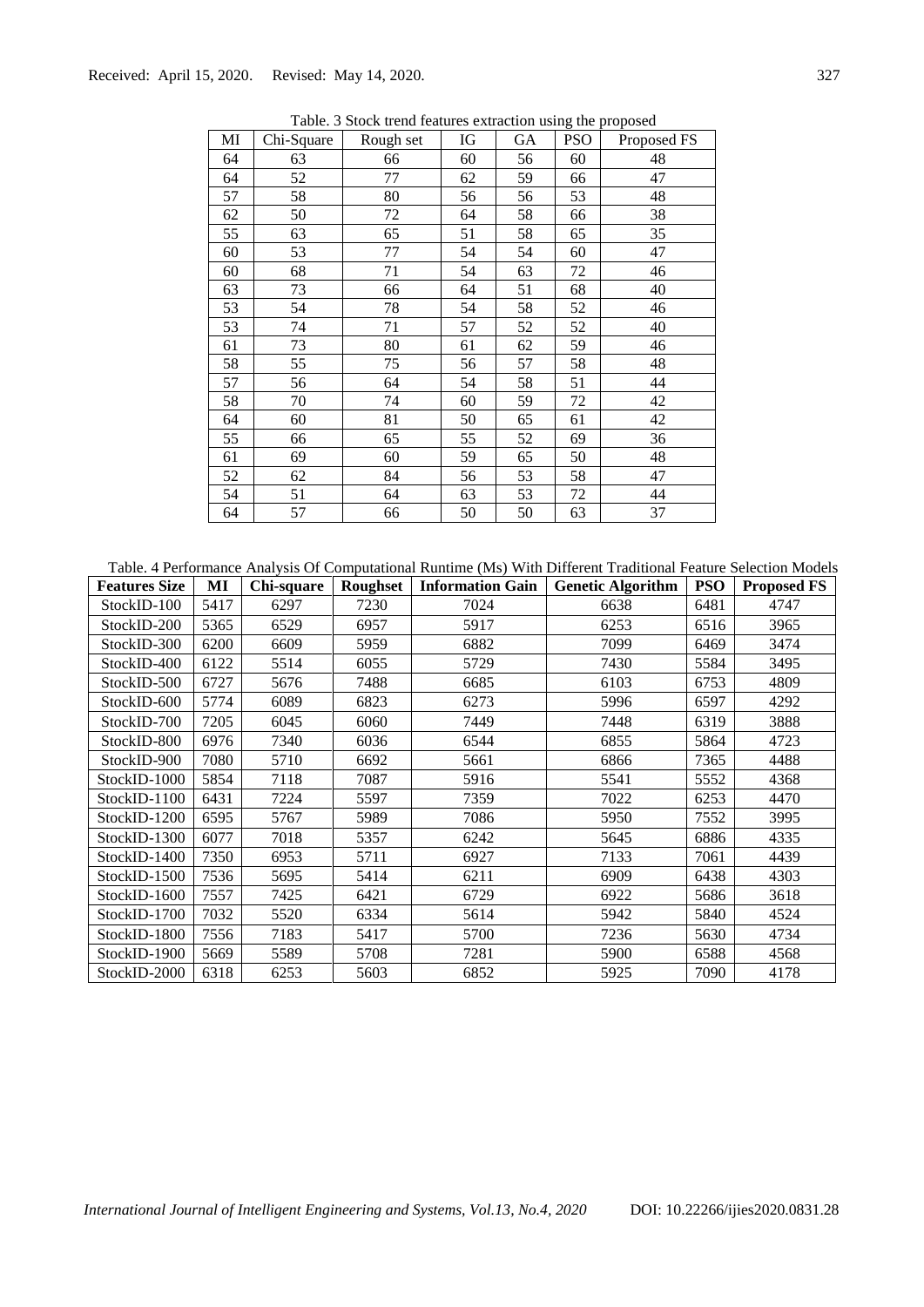

Figure. 11 Performance analysis of recall using different traditional feature selection based classification frameworks

# **4.1 Recall**

Fig. 11 describes the performance of recall of stock trend classification using the proposed learning framework on large datasets. From the Fig. 11 it is clearly shown that the present framework has high computational recall as compared to the existing frameworks.

Fig. 12 describes the performance of precision of stock trend classification using the proposed learning framework on large datasets. From the Fig. 12 it is clearly shown that the present framework has high computational precision as compared to the existing models.

### **4.2 Precision**



Figure. 12 Performance analysis of Precision using different traditional classification learning frameworks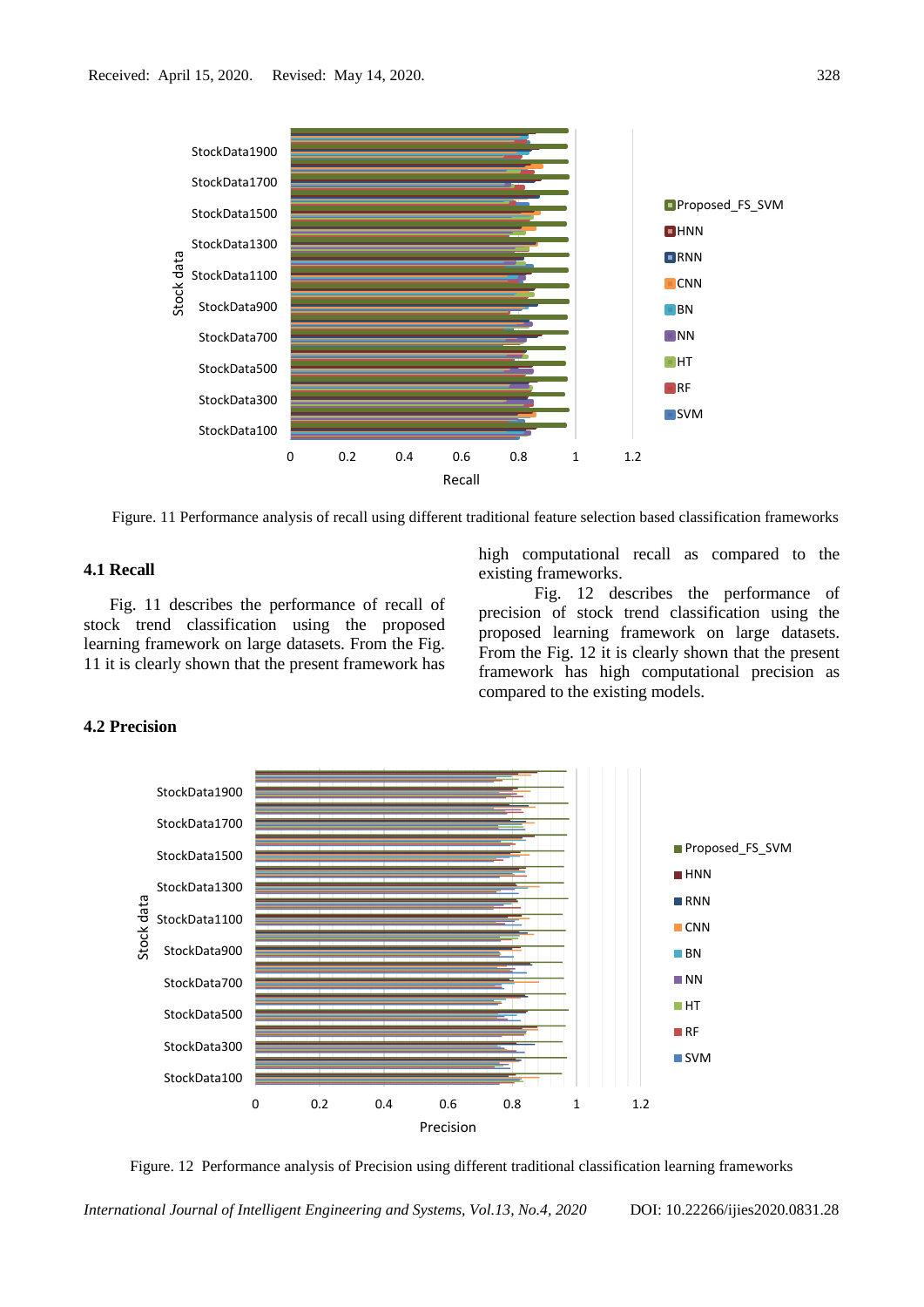

Figure. 13 Performance analysis of F1-Measure using different traditional classification learning frameworks



Figure. 14 Performance analysis of Accuracy using different traditional classification learning frameworks

### **4.3 F1-measure**

Fig. 13 describes the performance of F1-measure of stock trend classification using the proposed deep learning framework on large datasets. From the Fig. 13 it is clearly shown that the present framework has high computational F1-measure as compared to the existing frameworks.

#### **4.3 Accuracy**

Fig. 14 describes the performance of accuracy of stock trend classification using the proposed deep learning framework on large datasets. From the Fig. 14 it is clearly shown that the present framework has high computational accuracy as compared to the existing frameworks.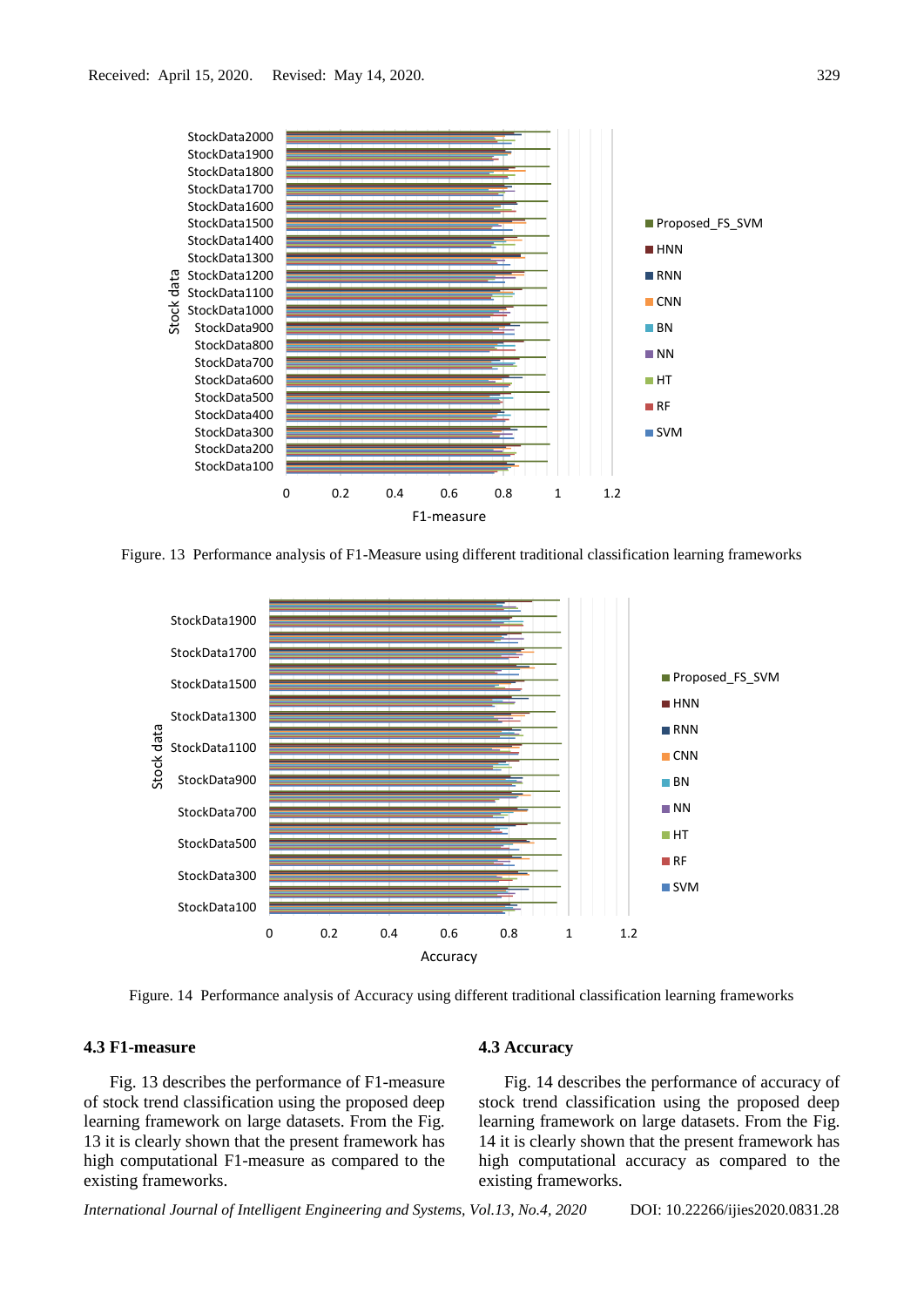# **5. Inference**

As described in the above results, the data filtering and feature selection of the proposed model improves the performance of the various measures such as precision, recall, F-measure, accuracy and runtime. From the above tables, it is clearly identified that the proposed feature extraction and scoring approach optimizes the stock sentiment of the social media comments and its technical data. As compared to the traditional feature extraction measures, proposed stock feature extraction function has high computational efficiency with less runtime in the real-time stock market databases.

In the experimental results, nifty 50 stocks and its technical data are taken as input data to the proposed model. Initially, input data is preprocessed using the data transformation approach. Here, the filtered data is used as training data to the classification model. In the above tables, various feature extraction measures such as mutual information (MI), chi-square, roughset, information gain and genetic algorithm are used to find the essential features on the input stock data for classification problem. The output of the classification approach is stock trend prediction i.e buy(1) or sell $(0)$ .

From the results, it is observed that the proposed model has 7% efficiency for features identification and runtime (ms).

The performance of the proposed non-linear SVM classifier is compared to the traditional classifiers such as SVM, random forest (RF), hoeffding tree (HT), neural network (NN) and Bayesian networks. From the above tables, it is observed that the performance of the proposed nonlinear classifier is better than the traditional classifiers in terms of recall, precision, F-measure, accuracy and runtime (ms). Also, approximately on an average 8-10% accuracy is optimized in the proposed model than the traditional stock market prediction classifiers. Discussions: Table 2-4 describes the efficiency of the hybrid feature selection approach to the conventional feature selection models on stock market data. From the results, it is noted that the proposed approach has better efficiency in selecting the features for classification problem. Section 4.1-4.4 illustrates the performance of classification measures on the realtime stock market data.

# **6. Conclusion**

In this paper, a new sentiment and technical based stock market trend prediction model is designed and implemented on real-time market data.

Most of the existing technical indicators are difficult to predict the bullish or bearish trend by using the technical data and social stock comments. Also, these indicators contain noise during data preprocessing and stock feature extraction. In the proposed work, a new technical indicator to the stock market data is proposed to find the bullish or bearish trend in each stock. Here, social media stock related comments are used to find the movement of the stock or trend of the stock along with the technical indicator. Experimental results proved that the present model has high computational efficiency than the traditional technical indicators in terms of accuracy, f-measure, precision and recall. From the experimental results, it is observed that the proposed stock market trend prediction model has 7% of runtime (ms) and 10% of average classification accuracy as compared to the traditional trend prediction models on training and test dataset.

#### **Conflicts of Interest**

Authors declare that he has no conflict of Interest.

### **Author Contributions**

The entire work of conceptualization, formal analysis, validation, and writing, editing and modification of article were done by Lakshmana Phaneendra Maguluri under the supervision of Ragupathy Rengaswamy.

#### **References**

- [1] K. Gadiaa and K. Bhowmick, "Parallel Text Mining in Multicore Systems Using FP-tree Algorithm", *Procedia Computer Science,* Vol. 45, pp. 111-117, 2015.
- [2] J. Bollen, H. Mao, and X. Zeng, "Twitter mood predicts the stock market", *Journal of Computational Science*, Vol. 2, No. 1, pp. 1-8, March 2011.
- [3] F. Xianghua, L. Wangwang, X. Yingying, and C. Laizhong, "Combine How Net lexicon to train phrase recursive auto encoder for sentence-level sentiment analysis", *Neuro Computing*, Vol. 241, pp. 18-27, 2017.
- [4] D. Lin, L. Li, D. Cao, Y. Lv, and X. Ke, "Multi-modality weakly labeled sentiment learning based on Explicit Emotion Signal for Chinese micro blog", *Neurocomputing*, Vol. 272, pp. 258-269, 2018.
- [5] M. Giatsoglou, M. G. Vozalis, K. Diamantaras, A. Vakali, G. Sarigiannidis, and K. C. Chatzisavvas, "Sentiment analysis leveraging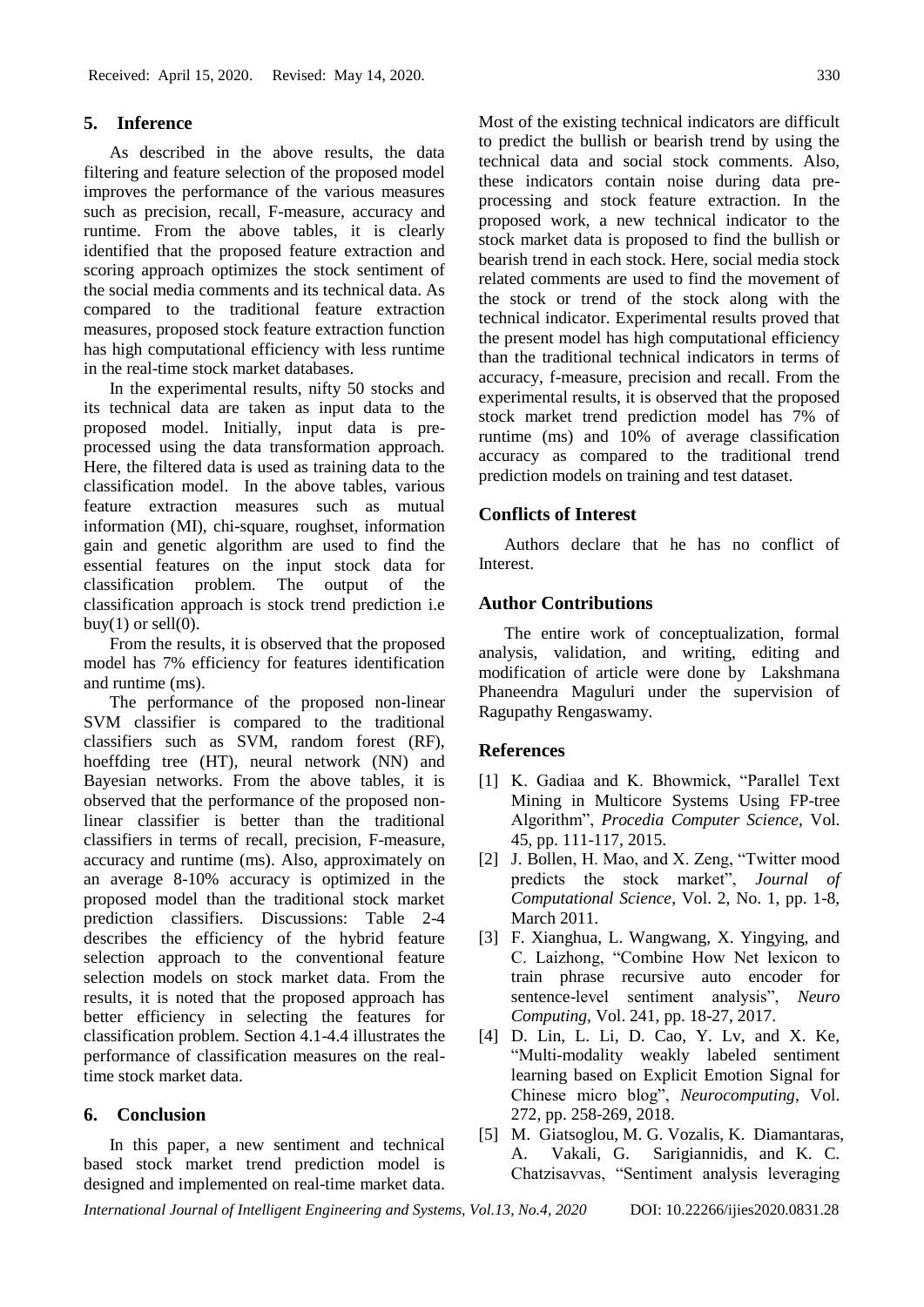emotions and word embeddings", *Expert Systems with Applications*, Vol. 69, pp. 214- 224, 2017.

- [6] K. Guo, Y. Sun, and X. Qian, "Can investor sentiment be used to predict the stock price? Dynamic analysis based on China stock market", *Physica A: Statistical Mechanics and its Applications*, Vol. 469, pp. 390-396, 2017.
- [7] C. Hung, "Word of mouth quality classification based on contextual sentiment lexicons", *Information Processing & Management*, Vol. 53, No. 4, pp. 751-763, 2017.
- [8] O. Araque, I. C. Platas, J. F. S. Rada, and C. A. Iglesias, "Enhancing deep learning sentiment analysis with ensemble techniques in social applications", *Expert Systems with Applications*, Vol. 77, pp. 236-246, 2017.
- [9] D. Clevert, T. Unterthiner, and S. Hochreiter, "Fast and Accurate Deep Network Learning by Exponential Linear Units (ELUs)", In: *Proc. of Learning Representations*, 2016.
- [10] T. Chen, X. He, and MY. Kan, "Context-aware" image tweet modeling and recommendation", In: *Proc. of 24th ACM international conference on Multimedia*, pp. 1018-1027, 2016.
- [11] X. He, H. Zhang, M. Y. Kan, and T. S. Chua, "Fast matrix factorization for online recommendation with implicit feedback", In: *Proc. of ACM SIGIR conference on Research and Development in Information Retrieval*, pp. 549-558, 2016.
- [12] L. P. Maguluri and R. Ragupathy, "A New sentiment score based improved Bayesian networks for real-time intraday stock trend classification", *International Journal of Advanced Trends in Computer Science and Engineering*, Vol. 8, No. 4, 2019.
- [13] P. C. Chang, C. H. Liu, J. L. Lin, C. Y. Fan, and C. S. P. Ng, "A neural network with a case based dynamic window for stock trading prediction", *Expert Systems with Applications*, Vol. 36, No. 3, pp. 6889-6898, 2009.
- [14] B. B. Nair, V.P. Mohandas, and N. R. Sakthivel, "A Decision Tree- Rough Set Hybrid System for Stock Market Trend Prediction", *International Journal of Computer Applications*, Vol. 6, No. 9, pp. 1-6, 2010.
- [15] B. B. Nair, V. P. Mohandas, and N. R. Sakthivel, "A Stock Market Trend Prediction System Using a Hybrid Decision Tree-Neuro-Fuzzy System", In: *Proc. of Advances in Recent Technologies in Communication and Computing*, pp. 381-385, 2010.
- [16] R. Majhi, G. Panda, and G. Sahoo, "Development and performance evaluation of

FLANN based model for forecasting of stock markets", *Expert Systems with Applications*, Vol. 36, No. 3, pp. 6800-6808, 2009.

- [17] A. P. Ratto, S. Merello, L. Oneto, Y. Ma, L. Malandri, and E. Cambria, "Ensemble of Technical Analysis and Machine Learning for Market Trend Prediction", In: *Proc. of IEEE Symposium Series on Computational Intelligence (SSCI)*, pp. 2091-2096, 2018.
- [18] T. Loughran and B. Mcdonald, "When Is a Liability Not a Liability? Textual Analysis, Dictionaries, and 10‐Ks", *The Journal of finance*, pp. 35-65, 2011.
- [19] R. Blagus and L. Lusa, "Class prediction for high-dimensional class-imbalanced data", *BMC Bioinformatics*, pp. 1-17, 2010.
- [20] R. Luss and A. d'Aspremont, "Predicting abnormal returns from news using text classification", *Journal Quantitative Finance*, Vol. 15, No. 6, pp.1-14, 2015.
- [21] Y. Ma, H. Peng, and E. Cambria, "Targeted Aspect-Based Sentiment Analysis via Embedding Commonsense Knowledge into an Attentive LSTM", In: *Proc. of Artificial Intelligence Thirty-Second AAAI Conference on Artificial Intelligence*, pp. 5876-5883, 2018.
- [22] S. Merello, A. P. Ratto, L. Oneto, and E. Cambria, "Predicting Future Market Trends: Which Is the Optimal Window?", *Recent Advances in Big Data and Deep Learning*, pp. 180-185, 2019.
- [23] A. Mittal and A. Goel, "Stock Prediction Using Twitter Sentiment Analysis", *Stanford University*, CS229, pp. 1-5, 2011.
- [24] P. Areekul, T. Senjyu, H. Toyama, and A. Yona, "Notice of Violation of IEEE Publication Principles: A Hybrid ARIMA and Neural Network Model for Short-Term Price Forecasting in Deregulated Market", *IEEE Transactions on Power Systems*, Vol. 25, No. 1, pp. 524-530, 2009.
- [25] G. E. P. Box, G. Jenkins, G. Reinsel, and G. Ljung, "Time series analysis: Forecasting and control", *Journal of Time*, Vol. 31, pp. 238–242, 1976.
- [26] S. K. Chandar, M. Sumathi, and S. N. Sivanandam, "Prediction of Stock Market Price using Hybrid of Wavelet Transform and Artificial Neural Network", *Indian Journal of Science and Technology*, Vol. 9, No. 8, pp. 1-5, 2016.
- [27] M. Syamala and N. J. Nalini, "A Filter Based Improved Decision Tree Sentiment Classification Model for Real-Time Amazon Product Review Data", *International Journal of*